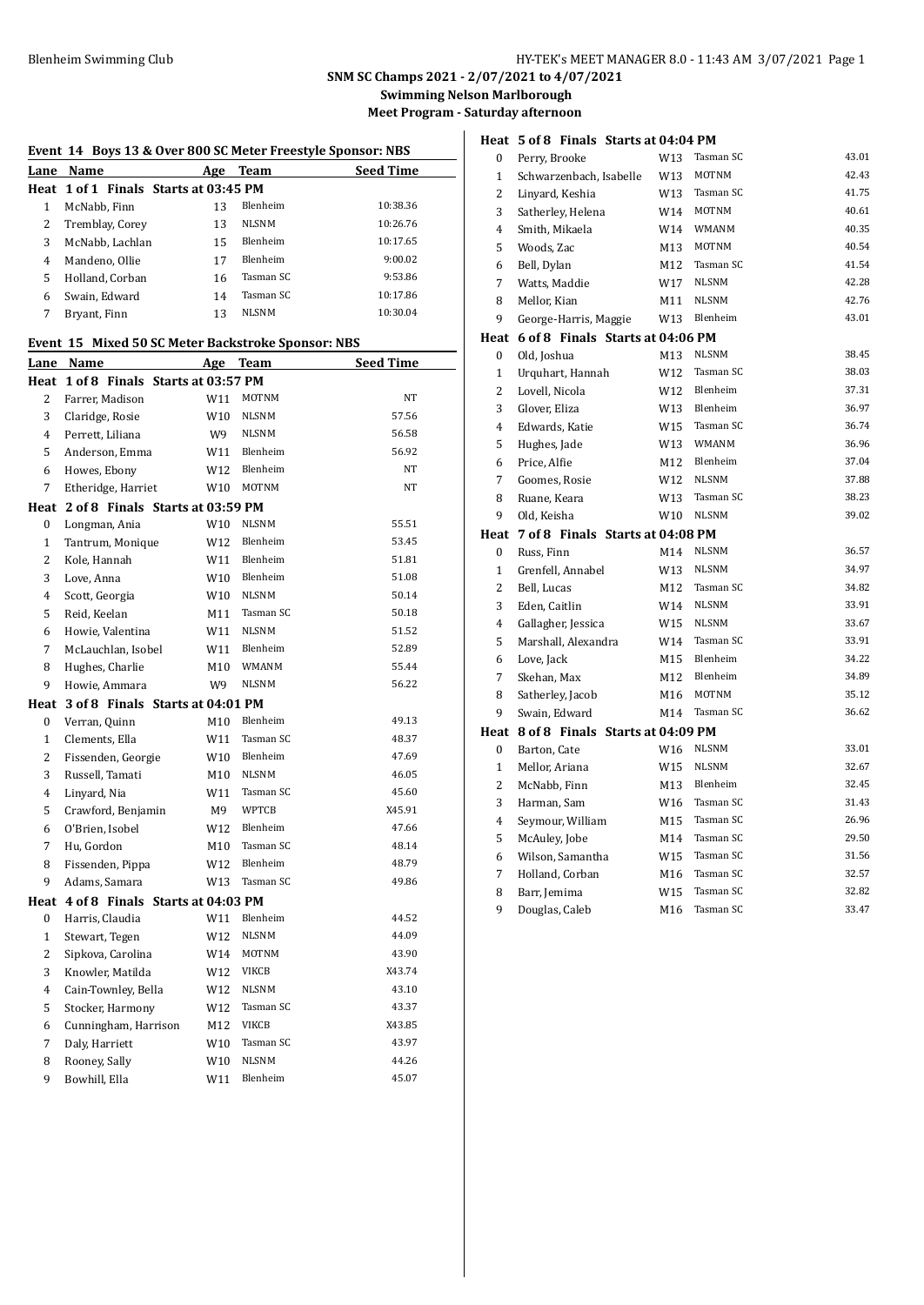Love, Anna W10 Blenheim 47.55 Howie, Valentina W11 NLSNM 44.88 2 Anderson, Emma W11 Blenheim 43.72<br>3 Kole Hannah W11 Blenheim 43.31 Kole, Hannah W11 Blenheim 43.31 Alford, Lydia W9 NLSNM 42.33 Tantrum, Monique W12 Blenheim 42.47 Scott, Georgia W10 NLSNM 43.44 McLauchlan, Isobel W11 Blenheim 44.60 8 Howie, Ammara W9 NLSNM 47.47 Perrett, Liliana W9 NLSNM 48.95

0 Hu, Gordon M10 Tasman SC 41.38 Fissenden, Georgie W10 Blenheim 41.07 2 Clements, Ella W11 Tasman SC 40.46 3 Hughes, Charlie M10 WMANM 39.72 Hall, Andrew M12 Blenheim 39.07 5 Russell, Tamati M10 NLSNM 39.09 Verran, Quinn M10 Blenheim 40.10 Linyard, Nia W11 Tasman SC 41.04 8 Fissenden, Pippa W12 Blenheim 41.17 9 Crawford, Benjamin M9 WPTCB X41.63

Howes, Ebony W12 Blenheim 38.55

**SNM SC Champs 2021 - 2/07/2021 to 4/07/2021**

**Swimming Nelson Marlborough**

**Meet Program - Saturday afternoon**

| Event 5 Mixed 13 & Over 100 SC Meter Breaststroke Sponsor: NBS |                                                              |     |              |                  |  |
|----------------------------------------------------------------|--------------------------------------------------------------|-----|--------------|------------------|--|
|                                                                | Lane Name                                                    |     | Age Team     | Prelims          |  |
|                                                                | Heat 1 Girls 13-14 Finals Starts at 04:11 PM                 |     |              |                  |  |
| 0                                                              | McLauchlan, Harriet                                          | W13 | Blenheim     | 1:36.03          |  |
| $\mathbf{1}$                                                   | Sandall, Alexis                                              | W13 | <b>NLSNM</b> | 1:34.51          |  |
| 2                                                              | Linyard, Keshia                                              | W13 | Tasman SC    | 1:33.29          |  |
| 3                                                              | Swan, Brooke                                                 | W14 | Tasman SC    | 1:29.01          |  |
| 4                                                              | Ketel, Mya                                                   | W14 | Tasman SC    | 1:21.79          |  |
| 5                                                              | Huata-Findlay, Olivia                                        | W13 | <b>NLSNM</b> | 1:28.11          |  |
| 6                                                              | Kole, Sophie                                                 | W13 | Blenheim     | 1:32.81          |  |
| 7                                                              | Rooney, Georgia                                              | W13 | <b>NLSNM</b> | 1:33.78          |  |
| 8                                                              | Bayley, Ariah                                                | W13 | <b>NLSNM</b> | 1:35.54          |  |
| 9                                                              | Perry, Brooke                                                | W13 | Tasman SC    | 1:36.09          |  |
|                                                                | Heat 2 Women 15 & Over Finals Starts at 04:13 PM             |     |              |                  |  |
| $\mathbf{1}$                                                   | Barr, Gabbi                                                  | W18 | Tasman SC    | 1:27.17          |  |
| 2                                                              | Hall, Lilly                                                  | W15 | <b>NLSNM</b> | 1:23.61          |  |
| 3                                                              | Mellor, Ariana                                               | W15 | <b>NLSNM</b> | 1:21.78          |  |
| 4                                                              | Barton, Cate                                                 | W16 | <b>NLSNM</b> | 1:20.69          |  |
| 5                                                              | Richards, Minnette                                           | W15 | Blenheim     | 1:21.12          |  |
| 6                                                              | Loach, Rebecca                                               | W17 | Tasman SC    | 1:23.00          |  |
| 7                                                              | Harman, Sam                                                  | W16 | Tasman SC    | 1:26.71          |  |
| 8                                                              | Berriman, Saffron                                            | W15 | Tasman SC    | 1:39.09          |  |
| Heat                                                           | 3 Boys 13-14 Finals Starts at 04:16 PM                       |     |              |                  |  |
| 3                                                              | Bryant, Finn                                                 | M13 | <b>NLSNM</b> | 1:27.57          |  |
| 4                                                              | Alford, Will                                                 | M13 | <b>NLSNM</b> | 1:19.66          |  |
| 5                                                              | Hall, Matthew                                                | M14 | Blenheim     | 1:27.35          |  |
| 6                                                              | Palmer-Bensemann, Jaxon M14                                  |     | <b>WMANM</b> | 1:33.59          |  |
|                                                                | Heat 4 Men 15 & Over Finals Starts at 04:18 PM               |     |              |                  |  |
| 3                                                              | Satherley, Jacob                                             | M16 | MOTNM        | 1:21.57          |  |
| 4                                                              | Eden, Connor                                                 | M16 | <b>NLSNM</b> | 1:10.32          |  |
| 5                                                              | Huata-Findlay, Wilson                                        | M15 | NLSNM        | 1:11.08          |  |
| 6                                                              | Bugler, Jack                                                 | M18 | Blenheim     | 1:32.39          |  |
|                                                                | <b>Alternates 13-14</b>                                      |     |              |                  |  |
| $\mathbf{1}$                                                   | Claridge, Lilly                                              | W14 | <b>NLSNM</b> | 1:37.49          |  |
| $\overline{c}$                                                 | Schulze-Steinen, Merle                                       | W13 | Tasman SC    | 1:37.57          |  |
|                                                                | Event 16 Mixed 12 & Under 50 SC Meter Freestyle Sponsor: NBS |     |              |                  |  |
|                                                                | Lane Name                                                    |     | Age Team     | <b>Seed Time</b> |  |
|                                                                | Heat 1 of 5 Finals Starts at 04:25 PM                        |     |              |                  |  |
| $\overline{2}$                                                 | Etheridge, Harriet                                           | W10 | <b>MOTNM</b> | NT               |  |
| $\mathbf{R}$                                                   | O'Brien Isobel                                               | W12 | Blenheim     | NT               |  |

Farrer, Madison W11 MOTNM NT

| 3  | Bryant, Finn                                               | M13 | NLSNM        | 1:27.57          |              | Smale, Kirsten                        | W12             | Tasman SC    | 38.29  |
|----|------------------------------------------------------------|-----|--------------|------------------|--------------|---------------------------------------|-----------------|--------------|--------|
| 4  | Alford, Will                                               | M13 | <b>NLSNM</b> | 1:19.66          | 2            | Daly, Harriett                        | W10             | Tasman SC    | 37.91  |
| 5  | Hall, Matthew                                              | M14 | Blenheim     | 1:27.35          | 3            | Harris, Claudia                       | W11             | Blenheim     | 37.02  |
|    | 6 Palmer-Bensemann, Jaxon M14                              |     | WMANM        | 1:33.59          | 4            | Pawson, Kyan                          | M10             | <b>NLSNM</b> | 35.93  |
|    | eat 4 Men 15 & Over Finals Starts at 04:18 PM              |     |              |                  | 5            | Mellor, Kian                          | M11             | <b>NLSNM</b> | 36.36  |
| 3  | Satherley, Jacob                                           | M16 | MOTNM        | 1:21.57          | 6            | Cunningham, Harrison                  | M12             | <b>VIKCB</b> | X37.52 |
| 4  | Eden, Connor                                               | M16 | NLSNM        | 1:10.32          |              | Tremblay, Laura                       | W <sub>10</sub> | <b>NLSNM</b> | 38.07  |
| 5. | Huata-Findlay, Wilson                                      | M15 | NLSNM        | 1:11.08          | 8            | Reid, Keelan                          | M11             | Tasman SC    | 38.50  |
|    | 6 Bugler, Jack                                             | M18 | Blenheim     | 1:32.39          | 9            | Bowhill, Ella                         | W11             | Blenheim     | 39.01  |
|    | ternates 13-14                                             |     |              |                  |              | Heat 5 of 5 Finals Starts at 04:31 PM |                 |              |        |
|    | 1 Claridge, Lilly                                          | W14 | NLSNM        | 1:37.49          | $\mathbf{0}$ | Knowler, Matilda                      | W12             | VIKCB        | X35.38 |
|    | 2 Schulze-Steinen, Merle                                   | W13 | Tasman SC    | 1:37.57          |              | Kepess, Marcell                       | M12             | Tasman SC    | 33.75  |
|    |                                                            |     |              |                  |              | McKay, Brianna                        | W12             | Tasman SC    | 32.95  |
|    | ent 16 Mixed 12 & Under 50 SC Meter Freestyle Sponsor: NBS |     |              |                  | 3            | Urquhart, Hannah                      | W12             | Tasman SC    | 31.25  |
|    | ne Name                                                    |     | Age Team     | <b>Seed Time</b> | 4            | Skehan, Max                           | M12             | Blenheim     | 28.88  |
|    | eat 1 of 5 Finals Starts at 04:25 PM                       |     |              |                  | 5            | Price, Alfie                          | M12             | Blenheim     | 29.15  |
| 2  | Etheridge, Harriet                                         | W10 | MOTNM        | <b>NT</b>        |              |                                       |                 |              |        |
| 3  | O'Brien, Isobel                                            | W12 | Blenheim     | <b>NT</b>        | 6            | Old, Keisha                           | W <sub>10</sub> | <b>NLSNM</b> | 32.31  |
| 4  | Claridge, Rosie                                            | W10 | NLSNM        | 49.58            |              | Cain-Townley, Bella                   | W12             | <b>NLSNM</b> | 33.69  |
| 5. | Longman, Ania                                              | W10 | <b>NLSNM</b> | 49.89            | 8            | McNabb, Carys                         | W12             | Blenheim     | 34.72  |
|    |                                                            |     |              |                  | 9            | Yeo, Macey                            | W11             | Tasman SC    | 35.79  |

#### **Heat 2 of 5 Finals Starts at 04:27 PM**

**Heat 3 of 5 Finals Starts at 04:29 PM**

**Heat 4 of 5 Finals Starts at 04:30 PM**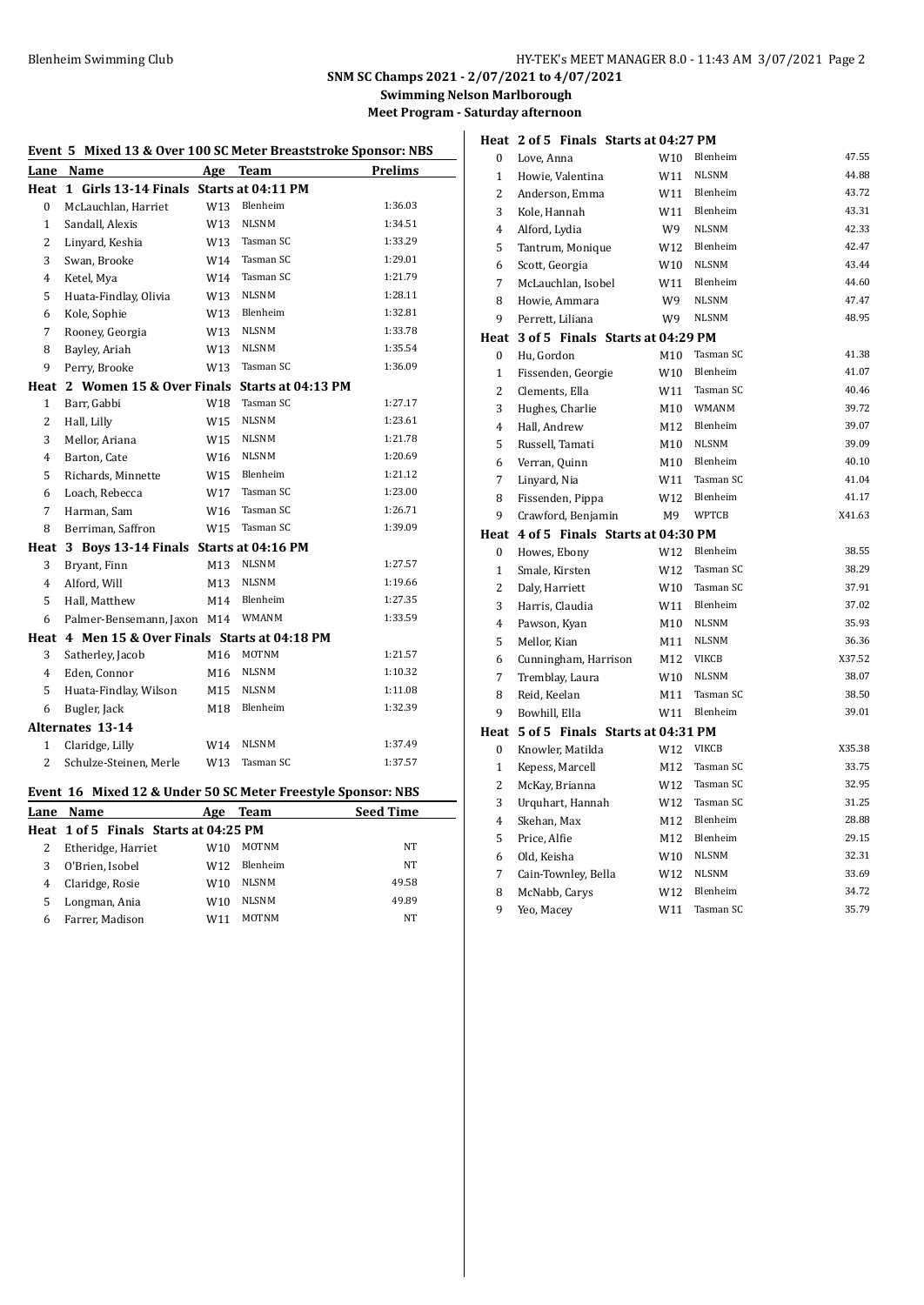**SNM SC Champs 2021 - 2/07/2021 to 4/07/2021**

**Swimming Nelson Marlborough**

**Meet Program - Saturday afternoon**

| Event 8 Mixed 13 & Over 50 SC Meter Freestyle Sponsor: NBS |                                                              |                 |              |                |  |  |  |
|------------------------------------------------------------|--------------------------------------------------------------|-----------------|--------------|----------------|--|--|--|
| Lane                                                       | Name                                                         | Age             | <b>Team</b>  | Prelims        |  |  |  |
|                                                            | Heat 1 Girls 13-14 Finals Starts at 04:33 PM                 |                 |              |                |  |  |  |
| $\Omega$                                                   | Perry, Brooke                                                | W <sub>13</sub> | Tasman SC    | 33.75          |  |  |  |
| $\mathbf{1}$                                               | Claridge, Lilly                                              | W14             | <b>NLSNM</b> | 32.91          |  |  |  |
| $\overline{c}$                                             | Glover, Eliza                                                | W13             | Blenheim     | 31.62          |  |  |  |
| 3                                                          | Lovell, Jessica                                              | W14             | Blenheim     | 30.51          |  |  |  |
| $\overline{4}$                                             | Thorstensen, Kyla                                            | W14             | Blenheim     | 30.03          |  |  |  |
| 5                                                          | Marshall, Alexandra                                          | W14             | Tasman SC    | 30.20          |  |  |  |
| 6                                                          | Ruane, Keara                                                 | W13             | Tasman SC    | 31.27          |  |  |  |
| 7                                                          | Munro, Bridget                                               | W14             | Tasman SC    | 31.87          |  |  |  |
| 8                                                          | Hughes, Jade                                                 | W13             | <b>WMANM</b> | 33.34          |  |  |  |
| 9                                                          | Krahagen, Charlotte                                          | W13             | WMANM        | 34.28          |  |  |  |
|                                                            | Heat 2 Women 15 & Over Finals Starts at 04:34 PM             |                 |              |                |  |  |  |
| 1                                                          | Smale, Abbey                                                 | W17             | Tasman SC    | 31.43          |  |  |  |
| 2                                                          | Barr, Jemima                                                 | W15             | Tasman SC    | 30.98          |  |  |  |
| 3                                                          | Mellor, Ariana                                               | W15             | <b>NLSNM</b> | 29.74          |  |  |  |
| 4                                                          | Wilson, Samantha                                             | W15             | Tasman SC    | 28.70          |  |  |  |
| 5                                                          | Scott, Jess                                                  | W16             | Tasman SC    | 29.38          |  |  |  |
| 6                                                          | Gallagher, Jessica                                           | W15             | <b>NLSNM</b> | 30.23          |  |  |  |
| 7                                                          | Oliver, Amy                                                  | W15             | WMANM        | 31.35          |  |  |  |
| 8                                                          | Watts, Maddie                                                | W17             | <b>NLSNM</b> | 32.08          |  |  |  |
|                                                            | Heat 3 Boys 13-14 Finals Starts at 04:35 PM                  |                 |              |                |  |  |  |
| $\boldsymbol{0}$                                           | Berriman, Theodore                                           | M13             | Tasman SC    | 39.81          |  |  |  |
| $\mathbf{1}$                                               | Old, Joshua                                                  | M13             | <b>NLSNM</b> | 33.22          |  |  |  |
| $\overline{c}$                                             | Palmer-Bensemann, Jaxon                                      | M14             | WMANM        | 31.38          |  |  |  |
| 3                                                          | Banks, Chase                                                 | M14             | <b>NLSNM</b> | 29.90          |  |  |  |
| 4                                                          | McAuley, Jobe                                                | M14             | Tasman SC    | 27.95          |  |  |  |
| 5                                                          | Alford, Will                                                 | M13             | <b>NLSNM</b> | 28.82          |  |  |  |
| 6                                                          | Tremblay, Corey                                              | M13             | <b>NLSNM</b> | 30.28          |  |  |  |
| 7                                                          | Hall, Matthew                                                | M14             | Blenheim     | 32.73          |  |  |  |
| 8                                                          | Woods, Zac                                                   | M13             | <b>MOTNM</b> | 34.07          |  |  |  |
| Heat                                                       | 4 Men 15 & Over Finals Starts at 04:37 PM                    |                 |              |                |  |  |  |
| 2                                                          | Bugler, Jack                                                 | M18             | Blenheim     | 29.79          |  |  |  |
| 3                                                          | Timpson, Hamish                                              | M18             | Blenheim     | 25.90          |  |  |  |
| $\overline{4}$                                             | Amyes, Joshua                                                | M17             | Tasman SC    | 25.19          |  |  |  |
| 5                                                          | Seymour, William                                             | M15             | Tasman SC    | 25.59          |  |  |  |
| 6                                                          | Douglas, Caleb                                               | M16             | Tasman SC    | 28.08          |  |  |  |
| 7                                                          | Satherley, Jacob                                             | M16             | <b>MOTNM</b> | 31.03          |  |  |  |
|                                                            | <b>Alternates 13-14</b>                                      |                 |              |                |  |  |  |
| $\mathbf{1}$                                               | George-Harris, Maggie                                        | W13             | Blenheim     | 34.36          |  |  |  |
| $\overline{c}$                                             | Bayley, Ariah                                                | W <sub>13</sub> | <b>NLSNM</b> | 34.70          |  |  |  |
|                                                            | Event 7 Mixed 13 & Over 200 SC Meter Backstroke Sponsor: NBS |                 |              |                |  |  |  |
| Lane                                                       | Name                                                         | Age             | Team         | <b>Prelims</b> |  |  |  |

| Lalle | маше                                         | нце | теаш      | гтеншэ  |
|-------|----------------------------------------------|-----|-----------|---------|
|       | Heat 1 Girls 13-14 Finals Starts at 04:38 PM |     |           |         |
|       | George-Harris, Maggie                        | W13 | Blenheim  | 3:11.67 |
|       | Linyard, Keshia                              | W13 | Tasman SC | 3:00.81 |
| 3     | Thorstensen, Kyla                            | W14 | Blenheim  | 2:42.87 |
| 4     | Eden, Caitlin                                | W14 | NLSNM     | 2:30.62 |
| 5     | Marshall, Alexandra                          | W14 | Tasman SC | 2:34.45 |
| 6     | Munro, Bridget                               | W14 | Tasman SC | 2:46.79 |
|       | Schulze-Steinen, Merle                       | W13 | Tasman SC | 3:08.86 |
|       |                                              |     |           |         |

|      | Heat 2 Women 15 & Over Finals Starts at 04:42 PM |     |              |         |
|------|--------------------------------------------------|-----|--------------|---------|
| 3    | Edwards, Katie                                   | W15 | Tasman SC    | 3:10.11 |
| 4    | Barr, Jemima                                     | W15 | Tasman SC    | 2:33.34 |
| 5    | Harman, Sam                                      | W16 | Tasman SC    | 2:38.87 |
| 6    | Mandeno, Chelsea                                 | W15 | Blenheim     | 3:22.95 |
|      | Heat 3 Boys 13-14 Finals Starts at 04:47 PM      |     |              |         |
| 3    | Woods, Zac                                       | M13 | <b>MOTNM</b> | 3:28.23 |
| 4    | McNabb, Finn                                     | M13 | Blenheim     | 2:29.72 |
| 5    | McAuley, Jobe                                    | M14 | Tasman SC    | 2:31.95 |
| 6    | Berriman, Theodore                               | M13 | Tasman SC    | 3:56.51 |
| Heat | 4 Men 15 & Over Finals Starts at 04:52 PM        |     |              |         |
| 3    | Holland, Corban                                  | M16 | Tasman SC    | 2:33.13 |
| 4    | Amyes, Joshua                                    | M17 | Tasman SC    | 2:15.94 |
| 5    | Seymour, William                                 | M15 | Tasman SC    | 2:24.32 |
| 6    | McNabb, Lachlan                                  | M15 | Blenheim     | 2:37.54 |

## **Event 17 Mixed 12 & Under 100 SC Meter Butterfly Sponsor: NBS**

| Lane | Name                                  | Age             | Team         | <b>Seed Time</b> |
|------|---------------------------------------|-----------------|--------------|------------------|
|      | Heat 1 of 1 Finals Starts at 04:55 PM |                 |              |                  |
| 0    | Stocker, Harmony                      | W12             | Tasman SC    | NT               |
| 1    | Daly, Harriett                        | W <sub>10</sub> | Tasman SC    | 1:39.71          |
| 2    | Pawson, Kyan                          | M10             | <b>NLSNM</b> | 1:33.20          |
| 3    | Cain-Townley, Bella                   | W12             | <b>NLSNM</b> | 1:26.31          |
| 4    | Price, Alfie                          | M12             | Blenheim     | 1:15.60          |
| 5    | Lovell, Nicola                        | W <sub>12</sub> | Blenheim     | 1:22.55          |
| 6    | Kepess, Marcell                       | M12             | Tasman SC    | 1:27.52          |
| 7    | McNabb, Carys                         | W12             | Blenheim     | 1:35.52          |
| 8    | Rooney, Sally                         | W10             | <b>NLSNM</b> | 2:06.82          |

## **Event 9 Mixed 13 & Over 100 SC Meter Butterfly Sponsor: NBS**

| <u>Lane</u>    | <b>Name</b>                                | <b>Age</b> | <b>Team</b>        | Prelims |
|----------------|--------------------------------------------|------------|--------------------|---------|
| Heat           | Girls 13-14 Finals Starts at 04:58 PM<br>1 |            |                    |         |
| 2              | Grenfell, Annabel                          | W13        | <b>NLSNM</b>       | 1:17.13 |
| 3              | Kole, Sophie                               | W13        | Blenheim           | 1:16.26 |
| 4              | Swan, Brooke                               | W14        | Tasman SC          | 1:13.49 |
| 5              | Cain-Townley, Mia                          | W13        | <b>NLSNM</b>       | 1:15.81 |
| 6              | Lovell, Jessica                            | W14        | Blenheim           | 1:16.82 |
| 7              | Hughes, Jade                               | W13        | <b>WMANM</b>       | 1:18.58 |
| Heat           | 2 Women 15 & Over Finals                   |            | Starts at 05:00 PM |         |
| $\overline{2}$ | Mandeno, Chelsea                           | W15        | Blenheim           | 1:53.85 |
| 3              | Oliver, Amy                                | W15        | <b>WMANM</b>       | 1:22.76 |
| 4              | Wilson, Samantha                           | W15        | Tasman SC          | 1:08.18 |
| 5              | Richards, Minnette                         | W15        | Blenheim           | 1:17.72 |
| 6              | Edwards, Katie                             | W15        | Tasman SC          | 1:40.65 |
| 8              | McNabb, Finn                               | M13        | Blenheim           | 1:20.74 |
| Heat           | 3 Men 15 & Over Finals Starts at 05:03 PM  |            |                    |         |
| 2              | Holland, Corban                            | M16        | Tasman SC          | 1:12.73 |
| 3              | Love, Jack                                 | M15        | Blenheim           | 1:05.65 |
| 4              | Amyes, Joshua                              | M17        | Tasman SC          | 1:00.46 |
| 5              | Eden, Connor                               | M16        | <b>NLSNM</b>       | 1:04.82 |
| 6              | Douglas, Caleb                             | M16        | Tasman SC          | 1:06.30 |
| 7              | Bugler, Jack                               | M18        | Blenheim           | 1:21.53 |
|                |                                            |            |                    |         |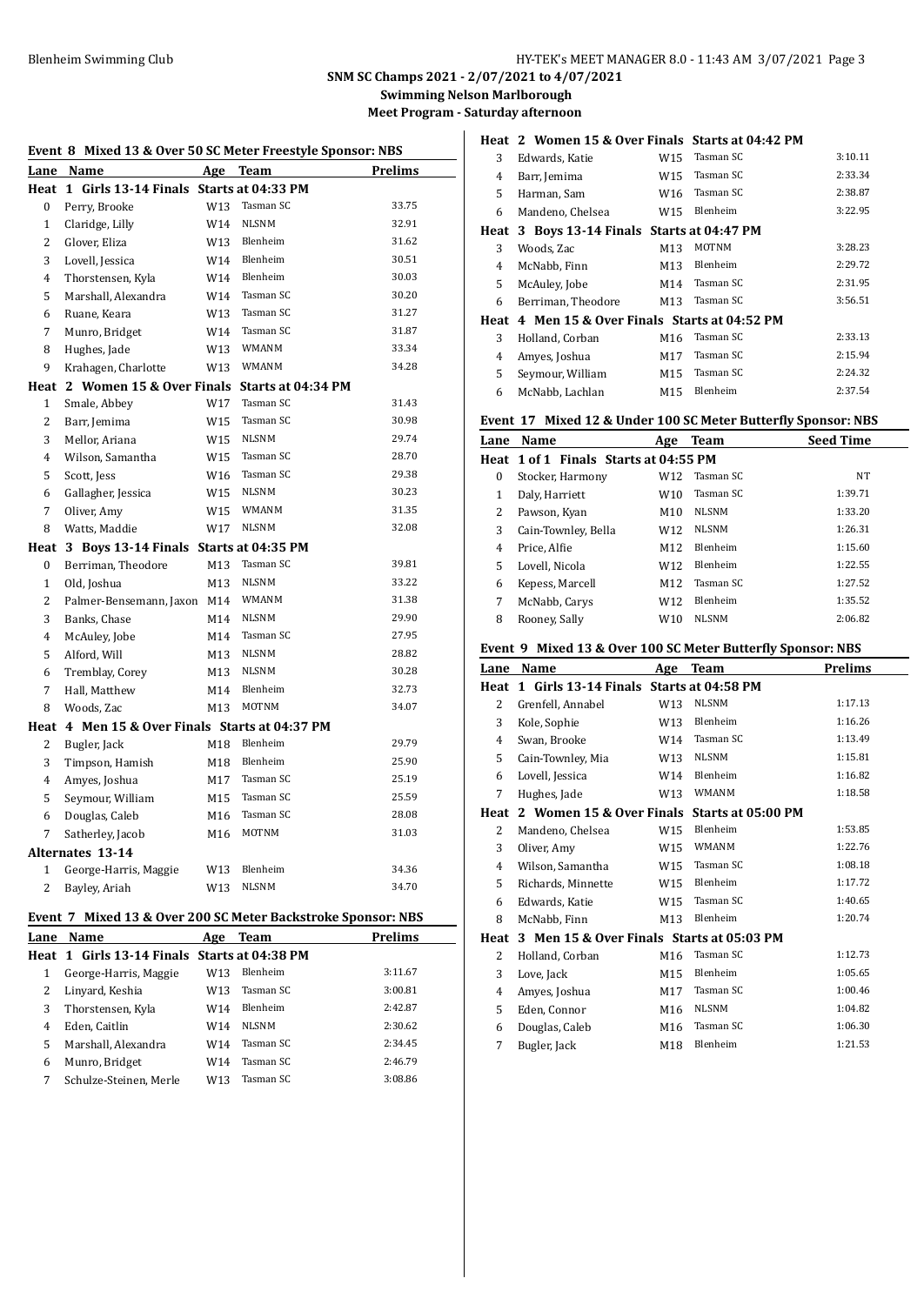#### **SNM SC Champs 2021 - 2/07/2021 to 4/07/2021**

**Swimming Nelson Marlborough**

**Meet Program - Saturday afternoon**

| Event 12 Mixed 13 & Over 200 SC Meter Freestyle Sponsor: NBS |                                                                  |     |                    |         |  |  |  |
|--------------------------------------------------------------|------------------------------------------------------------------|-----|--------------------|---------|--|--|--|
| Lane                                                         | Name                                                             | Age | <b>Team</b>        | Prelims |  |  |  |
|                                                              | Heat 1 Girls 13-14 Finals Starts at 05:05 PM                     |     |                    |         |  |  |  |
| 0                                                            | Krahagen, Charlotte                                              | W13 | <b>WMANM</b>       | 2:45.12 |  |  |  |
| $\mathbf{1}$                                                 | Ruane, Keara                                                     | W13 | Tasman SC          | 2:39.92 |  |  |  |
| $\overline{c}$                                               | Huata-Findlay, Olivia                                            | W13 | <b>NLSNM</b>       | 2:31.49 |  |  |  |
| 3                                                            | Kole, Sophie                                                     | W13 | Blenheim           | 2:28.61 |  |  |  |
| $\overline{4}$                                               | Marshall, Alexandra                                              | W14 | Tasman SC          | 2:21.14 |  |  |  |
| 5                                                            | Eden, Caitlin                                                    | W14 | <b>NLSNM</b>       | 2:23.14 |  |  |  |
| 6                                                            | Thorstensen, Kyla                                                | W14 | Blenheim           | 2:29.90 |  |  |  |
| 7                                                            | Claridge, Lilly                                                  | W14 | <b>NLSNM</b>       | 2:35.65 |  |  |  |
| 8                                                            | Bayley, Ariah                                                    | W13 | <b>NLSNM</b>       | 2:41.23 |  |  |  |
| 9                                                            | George-Harris, Maggie                                            | W13 | Blenheim           | 2:50.37 |  |  |  |
| Heat                                                         | 2 Women 15 & Over Finals                                         |     | Starts at 05:09 PM |         |  |  |  |
| $\mathbf{1}$                                                 | Mandeno, Chelsea                                                 | W15 | Blenheim           | 3:07.75 |  |  |  |
| 2                                                            | Watts, Maddie                                                    | W17 | <b>NLSNM</b>       | 2:43.68 |  |  |  |
| 3                                                            | Smale, Abbey                                                     | W17 | Tasman SC          | 2:19.50 |  |  |  |
| $\overline{4}$                                               | Barton, Cate                                                     | W16 | <b>NLSNM</b>       | 2:17.29 |  |  |  |
| 5                                                            | Scott, Jess                                                      | W16 | Tasman SC          | 2:17.55 |  |  |  |
| 6                                                            | Gallagher, Jessica                                               | W15 | <b>NLSNM</b>       | 2:24.15 |  |  |  |
| 7                                                            | Edwards, Katie                                                   | W15 | Tasman SC          | 3:04.14 |  |  |  |
| Heat                                                         | 3 Boys 13-14 Finals Starts at 05:12 PM                           |     |                    |         |  |  |  |
| $\mathbf{1}$                                                 | Woods, Zac                                                       | M13 | <b>MOTNM</b>       | 3:05.43 |  |  |  |
| 2                                                            | Russ, Finn                                                       | M14 | <b>NLSNM</b>       | 2:30.45 |  |  |  |
| 3                                                            | Tremblay, Corey                                                  | M13 | <b>NLSNM</b>       | 2:24.41 |  |  |  |
| 4                                                            | Swain, Edward                                                    | M14 | Tasman SC          | 2:12.00 |  |  |  |
| 5                                                            | Alford, Will                                                     | M13 | <b>NLSNM</b>       | 2:14.96 |  |  |  |
| 6                                                            | Bryant, Finn                                                     | M13 | <b>NLSNM</b>       | 2:26.82 |  |  |  |
| 7                                                            | Old, Joshua                                                      | M13 | <b>NLSNM</b>       | 2:48.15 |  |  |  |
| Heat                                                         | 4 Men 15 & Over Finals Starts at 05:16 PM                        |     |                    |         |  |  |  |
| $\mathbf{1}$                                                 | Bugler, Jack                                                     | M18 | Blenheim           | 2:23.01 |  |  |  |
| $\overline{2}$                                               | Love, Jack                                                       | M15 | Blenheim           | 2:12.20 |  |  |  |
| 3                                                            | Hall, Nic                                                        | M17 | <b>NLSNM</b>       | 2:06.39 |  |  |  |
| 4                                                            | Amyes, Joshua                                                    | M17 | Tasman SC          | 1:55.31 |  |  |  |
| 5                                                            | Bayley, Oxford                                                   | M17 | <b>NLSNM</b>       | 1:58.41 |  |  |  |
| 6                                                            | Seymour, William                                                 | M15 | Tasman SC          | 2:09.46 |  |  |  |
| 7                                                            | Douglas, Caleb                                                   | M16 | Tasman SC          | 2:16.54 |  |  |  |
| 8                                                            | McNabb, Lachlan                                                  | M15 | Blenheim           | 2:23.50 |  |  |  |
|                                                              | <b>Alternates 13-14</b>                                          |     |                    |         |  |  |  |
| $\mathbf{1}$                                                 | Sandall, Alexis                                                  | W13 | <b>NLSNM</b>       | 2:57.01 |  |  |  |
| $\overline{c}$                                               | Linyard, Keshia                                                  | W13 | Tasman SC          | 2:58.55 |  |  |  |
|                                                              |                                                                  |     |                    |         |  |  |  |
|                                                              | Event 18 Mixed 12 & Under 100 SC Meter IM Sponsor: NBS<br>a mar- |     |                    |         |  |  |  |

|   | Lane Name                             | Age | Team     | <b>Seed Time</b> |
|---|---------------------------------------|-----|----------|------------------|
|   | Heat 1 of 5 Finals Starts at 05:34 PM |     |          |                  |
| 3 | Claridge, Rosie                       | W10 | NLSNM    | NT               |
|   | 4 Scott, Georgia                      | W10 | NLSNM    | NT               |
| 5 | Love. Anna                            | W10 | Blenheim | NT               |

|                  | Heat 2 of 5 Finals Starts at 05:37 PM |     |              |           |
|------------------|---------------------------------------|-----|--------------|-----------|
| $\bf{0}$         | Mellor, Kian                          | M11 | <b>NLSNM</b> | NT        |
| $\mathbf{1}$     | Perrett, Liliana                      | W9  | <b>NLSNM</b> | 2:03.03   |
| $\overline{c}$   | Longman, Ania                         | W10 | NLSNM        | 2:01.75   |
| 3                | Hughes, Charlie                       | M10 | <b>WMANM</b> | 1:51.34   |
| 4                | Hu, Gordon                            | M10 | Tasman SC    | 1:49.52   |
| 5                | Alford, Lydia                         | W9  | <b>NLSNM</b> | 1:50.83   |
| 6                | Anderson, Emma                        | W11 | Blenheim     | 1:52.53   |
| $\overline{7}$   | Kole, Hannah                          | W11 | Blenheim     | 2:02.66   |
| 8                | Howes, Ebony                          | W12 | Blenheim     | <b>NT</b> |
|                  | Heat 3 of 5 Finals Starts at 05:40 PM |     |              |           |
| $\mathbf{0}$     | Crawford, Benjamin                    | M9  | <b>WPTCB</b> | X1:45.75  |
| $\mathbf{1}$     | Verran, Quinn                         | M10 | Blenheim     | 1:44.26   |
| $\overline{c}$   | Clements, Ella                        | W11 | Tasman SC    | 1:43.97   |
| 3                | Knowler, Matilda                      | W12 | <b>VIKCB</b> | X1:41.97  |
| $\overline{4}$   | Hall, Andrew                          | M12 | Blenheim     | 1:40.67   |
| 5                | Fissenden, Pippa                      | W12 | Blenheim     | 1:41.24   |
| 6                | Bowhill, Ella                         | W11 | Blenheim     | 1:43.71   |
| 7                | Reid, Keelan                          | M11 | Tasman SC    | 1:44.23   |
| 8                | Smale, Kirsten                        | W12 | Tasman SC    | 1:45.40   |
| 9                | Fissenden, Georgie                    | W10 | Blenheim     | 1:46.60   |
| Heat             | 4 of 5 Finals Starts at 05:42 PM      |     |              |           |
| 0                | Russell, Tamati                       | M10 | <b>NLSNM</b> | 1:39.33   |
| $\mathbf{1}$     | Harris, Claudia                       | W11 | Blenheim     | 1:34.23   |
| 2                | Pawson, Kyan                          | M10 | <b>NLSNM</b> | 1:32.28   |
| 3                | Rooney, Sally                         | W10 | <b>NLSNM</b> | 1:31.76   |
| $\overline{4}$   | Old, Keisha                           | W10 | <b>NLSNM</b> | 1:29.12   |
| 5                | Bell, Dylan                           | M12 | Tasman SC    | 1:30.03   |
| 6                | Cunningham, Harrison                  | M12 | <b>VIKCB</b> | X1:32.24  |
| 7                | Yeo, Macey                            | W11 | Tasman SC    | 1:33.26   |
| 8                | Tremblay, Laura                       | W10 | <b>NLSNM</b> | 1:39.33   |
| 9                | Linyard, Nia                          | W11 | Tasman SC    | 1:40.64   |
|                  | Heat 5 of 5 Finals Starts at 05:45 PM |     |              |           |
| $\boldsymbol{0}$ | Cain-Townley, Bella                   | W12 | <b>NLSNM</b> | 1:27.52   |
| $\mathbf{1}$     | Goomes, Rosie                         | W12 | <b>NLSNM</b> | 1:23.41   |
| $\overline{2}$   | Stewart, Tegen                        | W12 | <b>NLSNM</b> | 1:21.11   |
| 3                | Price, Alfie                          | M12 | Blenheim     | 1:19.59   |
| 4                | Bell, Lucas                           | M12 | Tasman SC    | 1:17.12   |
| 5                | Skehan, Max                           | M12 | Blenheim     | 1:19.34   |
| 6                | Urquhart, Hannah                      | W12 | Tasman SC    | 1:20.93   |
| 7                | Lovell, Nicola                        | W12 | Blenheim     | 1:22.24   |
| 8                | McKay, Brianna                        | W12 | Tasman SC    | 1:26.21   |
| 9                | Kepess, Marcell                       | M12 | Tasman SC    | 1:28.00   |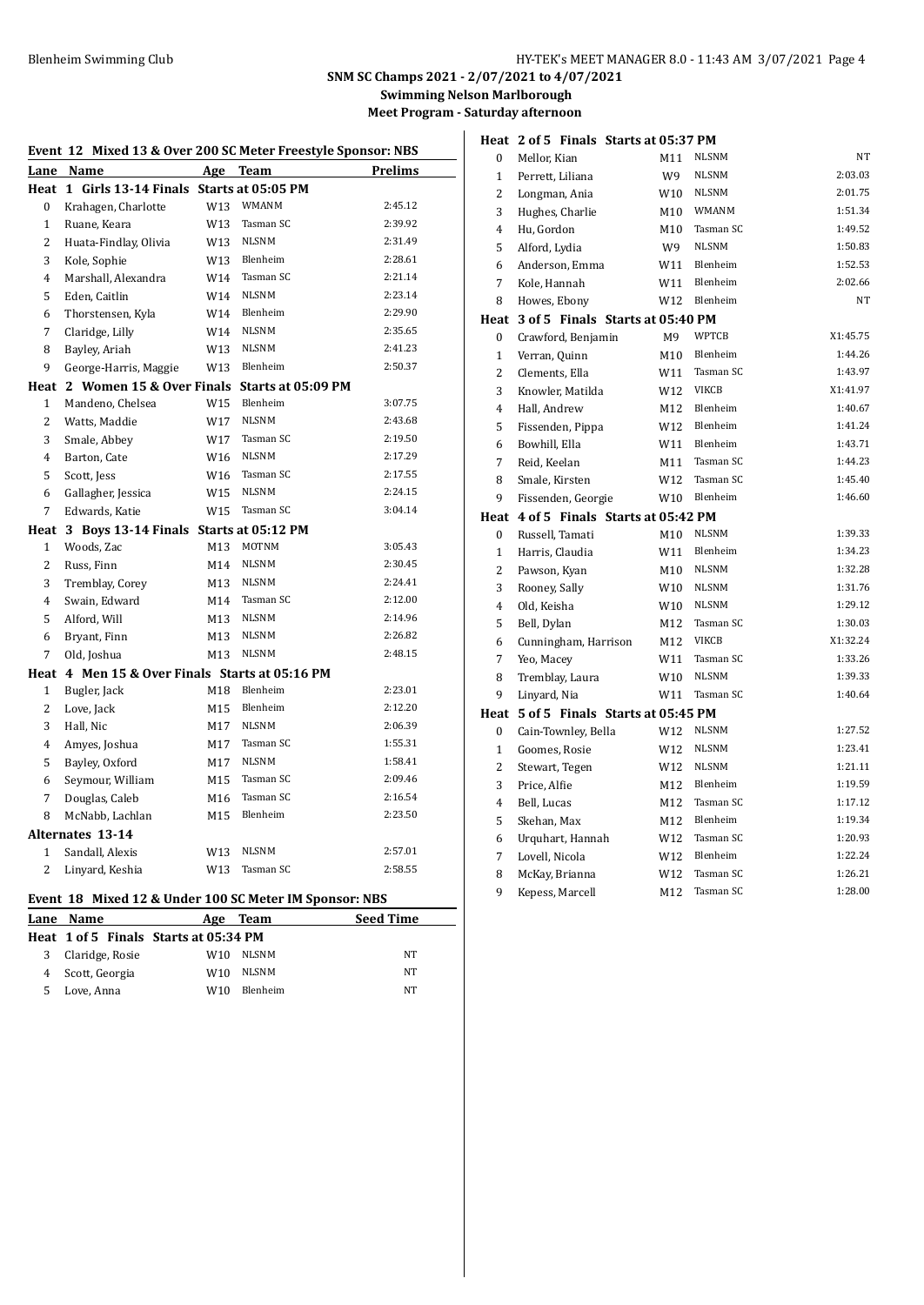# Blenheim Swimming Club **HY-TEK's MEET MANAGER 8.0 - 11:43 AM 3/07/2021** Page 5

**SNM SC Champs 2021 - 2/07/2021 to 4/07/2021**

**Swimming Nelson Marlborough Meet Program - Saturday afternoon**

|  | Event 13 Mixed 13 & Over 100 SC Meter IM Sponsor: NBS |
|--|-------------------------------------------------------|
|--|-------------------------------------------------------|

|                | Lane Name                                      | Age             | <b>Team</b>  | Prelims |
|----------------|------------------------------------------------|-----------------|--------------|---------|
|                | Heat 1 Girls 13-14 Finals Starts at 05:47 PM   |                 |              |         |
| $\mathbf{0}$   | Schulze-Steinen, Merle                         | W13             | Tasman SC    | 1:26.34 |
| $\mathbf{1}$   | Munro, Bridget                                 | W14             | Tasman SC    | 1:21.66 |
| $\overline{c}$ | Hughes, Jade                                   | W13             | WMANM        | 1:20.18 |
| 3              | Thorstensen, Kyla                              | W14             | Blenheim     | 1:18.77 |
| 4              | Ketel, Mya                                     | W14             | Tasman SC    | 1:16.13 |
| 5              | Cain-Townley, Mia                              | W13             | <b>NLSNM</b> | 1:17.60 |
| 6              | Swan, Brooke                                   | W14             | Tasman SC    | 1:18.83 |
| 7              | Lovell, Jessica                                | W14             | Blenheim     | 1:21.07 |
| 8              | Perry, Brooke                                  | W13             | Tasman SC    | 1:25.63 |
| 9              | Rooney, Georgia                                | W13             | <b>NLSNM</b> | 1:26.96 |
| Heat           | 2 Women 15 & Over Finals Starts at 05:49 PM    |                 |              |         |
| $\mathbf{0}$   | Loach, Rebecca                                 | W17             | Tasman SC    | 1:20.15 |
| $\mathbf{1}$   | Barr, Jemima                                   | W15             | Tasman SC    | 1:17.65 |
| $\overline{2}$ | Richards, Minnette                             | W15             | Blenheim     | 1:15.41 |
| 3              | Barton, Cate                                   | W <sub>16</sub> | <b>NLSNM</b> | 1:12.88 |
| $\overline{4}$ | Wilson, Samantha                               | W15             | Tasman SC    | 1:11.58 |
| 5              | Harman, Sam                                    | W16             | Tasman SC    | 1:12.17 |
| 6              | Mellor, Ariana                                 | W15             | <b>NLSNM</b> | 1:13.87 |
| 7              | Barr, Gabbi                                    | W18             | Tasman SC    | 1:16.40 |
| 8              | Hall, Lilly                                    | W15             | <b>NLSNM</b> | 1:18.15 |
| 9              | Oliver, Amy                                    | W15             | <b>WMANM</b> | 1:23.74 |
|                | Alternates 15 & Over                           |                 |              |         |
| 1              | Berriman, Saffron                              | W15             | Tasman SC    | 1:30.05 |
|                | Heat 3 Boys 13-14 Finals Starts at 05:51 PM    |                 |              |         |
| $\mathbf{1}$   | Berriman, Theodore                             | M13             | Tasman SC    | 1:54.22 |
| $\overline{2}$ | Old, Joshua                                    | M <sub>13</sub> | <b>NLSNM</b> | 1:29.29 |
| 3              | Alford, Will                                   | M13             | <b>NLSNM</b> | 1:15.49 |
| $\overline{4}$ | McAuley, Jobe                                  | M14             | Tasman SC    | 1:12.69 |
| 5              | Swain, Edward                                  | M14             | Tasman SC    | 1:14.19 |
| 6              | Palmer-Bensemann, Jaxon                        | M14             | <b>WMANM</b> | 1:19.57 |
| 7              | Woods, Zac                                     | M13             | <b>MOTNM</b> | 1:37.70 |
|                | Heat 4 Men 15 & Over Finals Starts at 05:54 PM |                 |              |         |
| 3              | Huata-Findlay, Wilson                          | M15             | <b>NLSNM</b> | 1:09.11 |
| $\overline{4}$ | Eden, Connor                                   | M16             | <b>NLSNM</b> | 1:05.72 |
| 5              | Timpson, Hamish                                | M18             | Blenheim     | 1:07.16 |
|                | <b>Alternates 13-14</b>                        |                 |              |         |
| $\mathbf{1}$   | McLauchlan, Harriet                            | W13             | Blenheim     | 1:27.95 |
| $\overline{c}$ | Bayley, Ariah                                  | W13             | <b>NLSNM</b> | 1:28.73 |
|                |                                                |                 |              |         |

# **Event 19 Mixed 10 & Under 200 SC Meter Medley Relay Sponsor: NBS**

| <b>Lane Team</b>                      | Relav                  | <b>Seed Time</b> |
|---------------------------------------|------------------------|------------------|
| Heat 1 of 1 Finals Starts at 06:11 PM |                        |                  |
| <b>NLSNM</b>                          | А                      | 2:48.06          |
| 1) Old, Keisha W10                    | 2) Rooney, Sally W10   |                  |
| 3) Pawson, Kyan M10                   | 4) Tremblay, Laura W10 |                  |

|  | Event 20 Mixed 11-12 200 SC Meter Medley Relay Sponsor: NBS |  |  |
|--|-------------------------------------------------------------|--|--|
|  |                                                             |  |  |

| Lane         | <b>Team</b>                           | Relay        | <b>Seed Time</b>          |
|--------------|---------------------------------------|--------------|---------------------------|
|              | Heat 1 of 1 Finals Starts at 06:15 PM |              |                           |
| $\mathbf{1}$ | Blenheim                              | C            | <b>NT</b>                 |
|              | 1) Bowhill, Ella W11                  |              | 2) Fissenden, Georgie W10 |
|              | 3) Kole, Hannah W11                   |              | 4) O'Brien, Isobel W12    |
| 2            | Tasman SC                             | $\mathsf{C}$ | 2:54.47                   |
|              | 1) Hu, Gordon M10                     |              | 2) Smale, Kirsten W12     |
|              | 3) Clements, Ella W11                 |              | 4) Linyard, Nia W11       |
| 3            | <b>NLSNM</b>                          | A            | 2:34.87                   |
|              | 1) Goomes, Rosie W12                  |              | 2) Stewart, Tegen W12     |
|              | 3) Cain-Townley, Bella W12            |              | 4) Mellor, Kian M11       |
| 4            | Tasman SC                             | A            | 2:22.22                   |
|              | 1) Bell, Lucas M12                    |              | 2) Urquhart, Hannah W12   |
|              | 3) Kepess, Marcell M12                |              | 4) McKay, Brianna W12     |
| 5            | <b>Blenheim</b>                       | A            | 2:32.07                   |
|              | 1) Lovell, Nicola W12                 |              | 2) McNabb, Carys W12      |
|              | 3) Price, Alfie M12                   |              | 4) Skehan, Max M12        |
| 6            | Tasman SC                             | <sub>B</sub> | 2:40.76                   |
|              | 1) Bell, Dylan M12                    |              | 2) Yeo, Macey W11         |
|              | 3) Reid, Keelan M11                   |              | 4) Stocker, Harmony W12   |
| 7            | Blenheim                              | B            | 3:02.47                   |
|              | 1) Harris, Claudia W11                |              | 2) Hall, Andrew M12       |
|              | 3) Fissenden, Pippa W12               |              | 4) Howes, Ebony W12       |
|              |                                       |              |                           |

#### **Event 21 Mixed 13-14 400 SC Meter Medley Relay Sponsor: NBS**

| Lane         | <b>Team</b>                           | Relay | <b>Seed Time</b>               |
|--------------|---------------------------------------|-------|--------------------------------|
|              | Heat 1 of 1 Finals Starts at 06:19 PM |       |                                |
| $\mathbf{1}$ | <b>NLSNM</b>                          | B     | <b>NT</b>                      |
|              | 1) Cain-Townley, Mia W13              |       | 2) Huata-Findlay, Olivia W13   |
|              | 3) Banks, Chase M14                   |       | 4) Russ, Finn M14              |
| 2            | Tasman SC                             | C     | X6:07.38                       |
|              | 1) Pahl, Sophie W13                   |       | 2) Perry, Brooke W13           |
|              | 3) Schulze-Steinen, Merle W13         |       | 4) Adams, Samara W13           |
| 3            | Blenheim                              | A     | 4:57.65                        |
|              | 1) McNabb, Finn M13                   |       | 2) Hall, Matthew M14           |
|              | 3) Lovell, Jessica W14                |       | 4) Thorstensen, Kyla W14       |
| 4            | Tasman SC                             | A     | 4:34.31                        |
|              | 1) McAuley, Jobe M14                  |       | 2) Ketel, Mya W14              |
|              | 3) Swan, Brooke W14                   |       | 4) Swain, Edward M14           |
| 5            | <b>NLSNM</b>                          | A     | 4:52.96                        |
|              | 1) Eden, Caitlin W14                  |       | 2) Alford, Will M13            |
|              | 3) Grenfell, Annabel W13              |       | 4) Tremblay, Corey M13         |
| 6            | Tasman SC                             | B     | 5:15.58                        |
|              | 1) Munro, Bridget W14                 |       | 2) Linyard, Keshia W13         |
|              | 3) Marshall, Alexandra W14            |       | 4) Ruane, Keara W13            |
| 7            | <b>MOTNM</b>                          | A     | <b>NT</b>                      |
|              | 1) Woods, Zac M13                     |       | 2) Sipkova, Carolina W14       |
|              | 3) Satherley, Helena W14              |       | 4) Schwarzenbach, Isabelle W13 |
|              |                                       |       |                                |